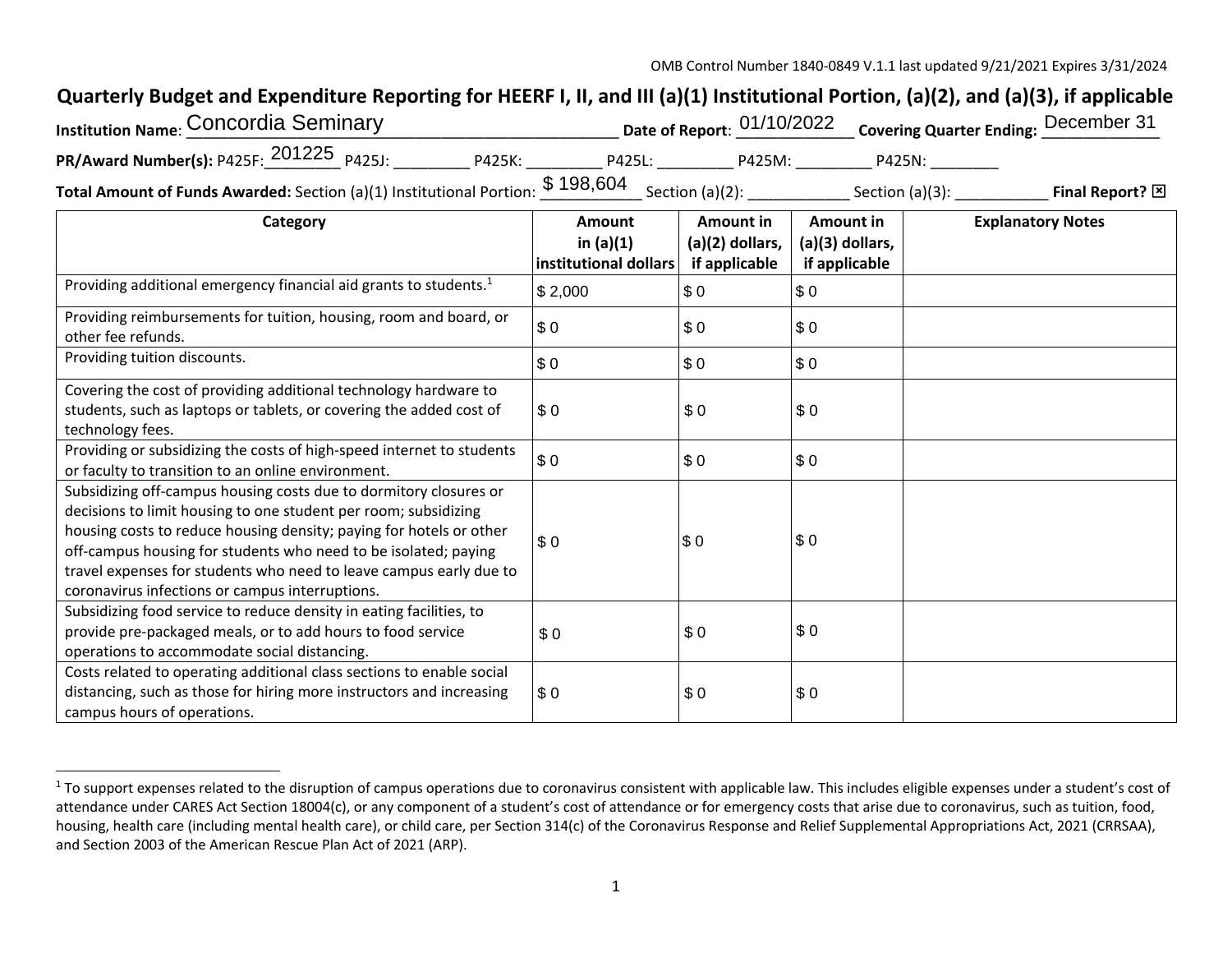OMB Control Number 1840‐0849 V.1.1 last updated 9/21/2021 Expires 3/31/2024

| Category                                                                                                                                                                                                                                                                     | <b>Amount</b><br>in $(a)(1)$<br>institutional dollars | <b>Amount in</b><br>(a)(2) dollars,<br>if applicable | <b>Amount in</b><br>(a)(3) dollars,<br>if applicable | <b>Explanatory Notes</b> |
|------------------------------------------------------------------------------------------------------------------------------------------------------------------------------------------------------------------------------------------------------------------------------|-------------------------------------------------------|------------------------------------------------------|------------------------------------------------------|--------------------------|
| Campus safety and operations. <sup>2</sup>                                                                                                                                                                                                                                   | \$0                                                   | \$0                                                  | \$0                                                  |                          |
| Purchasing, leasing, or renting additional instructional equipment<br>and supplies (such as laboratory equipment or computers) to reduce<br>the number of students sharing equipment or supplies during a class<br>period and to provide time for disinfection between uses. | \$0                                                   | \$0                                                  | \$0                                                  |                          |
| Replacing lost revenue from academic sources. <sup>3</sup>                                                                                                                                                                                                                   | \$0                                                   | \$0                                                  | \$0                                                  |                          |
| Replacing lost revenue from auxiliary services sources (i.e., cancelled<br>ancillary events; disruption of food service, dorms, childcare, or<br>other facilities; cancellation of use of campus venues by other<br>organizations, lost parking revenue, etc.). <sup>3</sup> | \$0                                                   | \$0                                                  | \$0                                                  |                          |
| Purchasing faculty and staff training in online instruction; or paying<br>additional funds to staff who are providing training in addition to<br>their regular job responsibilities.                                                                                         | \$0                                                   | \$0                                                  | \$0                                                  |                          |
| Purchasing, leasing, or renting additional equipment or software to<br>enable distance learning, or upgrading campus wi-fi access or<br>extending open networks to parking lots or public spaces, etc.                                                                       | \$0                                                   | \$0                                                  | \$0                                                  |                          |
| Other Uses of (a)(1) Institutional Portion funds. <sup>4</sup>                                                                                                                                                                                                               | \$0                                                   |                                                      |                                                      |                          |
| Other Uses of (a)(2) or (a)(3) funds, if applicable. <sup>5</sup>                                                                                                                                                                                                            |                                                       | \$0                                                  | \$0                                                  |                          |
| <b>Quarterly Expenditures for Each Program</b>                                                                                                                                                                                                                               | \$2,000                                               | \$0                                                  | \$0                                                  |                          |
| <b>Total of Quarterly Expenditures</b>                                                                                                                                                                                                                                       | \$2,000                                               |                                                      |                                                      |                          |

<sup>&</sup>lt;sup>2</sup> Including costs or expenses related to the disinfecting and cleaning of dorms and other campus facilities, purchases of personal protective equipment (PPE), purchases of cleaning supplies, adding personnel to increase the frequency of cleaning, the reconfiguration of facilities to promote social distancing, etc.

<sup>&</sup>lt;sup>3</sup> Please see the Department's HEERF Lost Revenue FAQs (March 19, 2021) for more information regarding what may be appropriately included in an estimate of lost revenue.

 $4$  Please post additional documentation as appropriate and briefly explain in the "Explanatory Notes" section. Please note that funds for (a)(1) Institutional Portion may be used to defray expenses associated with coronavirus (including lost revenue, reimbursement for expenses already incurred, technology costs associated with a transition to distance education, faculty and staff trainings, and payroll).

<sup>&</sup>lt;sup>5</sup> Please post additional documentation as appropriate and briefly explain in the "Explanatory Notes" section. Please note that funds for (a)(2) and (a)(3) may be used to defray expenses associated with coronavirus (including lost revenue, reimbursement for expenses already incurred, technology costs associated with a transition to distance education, faculty and staff trainings, and payroll).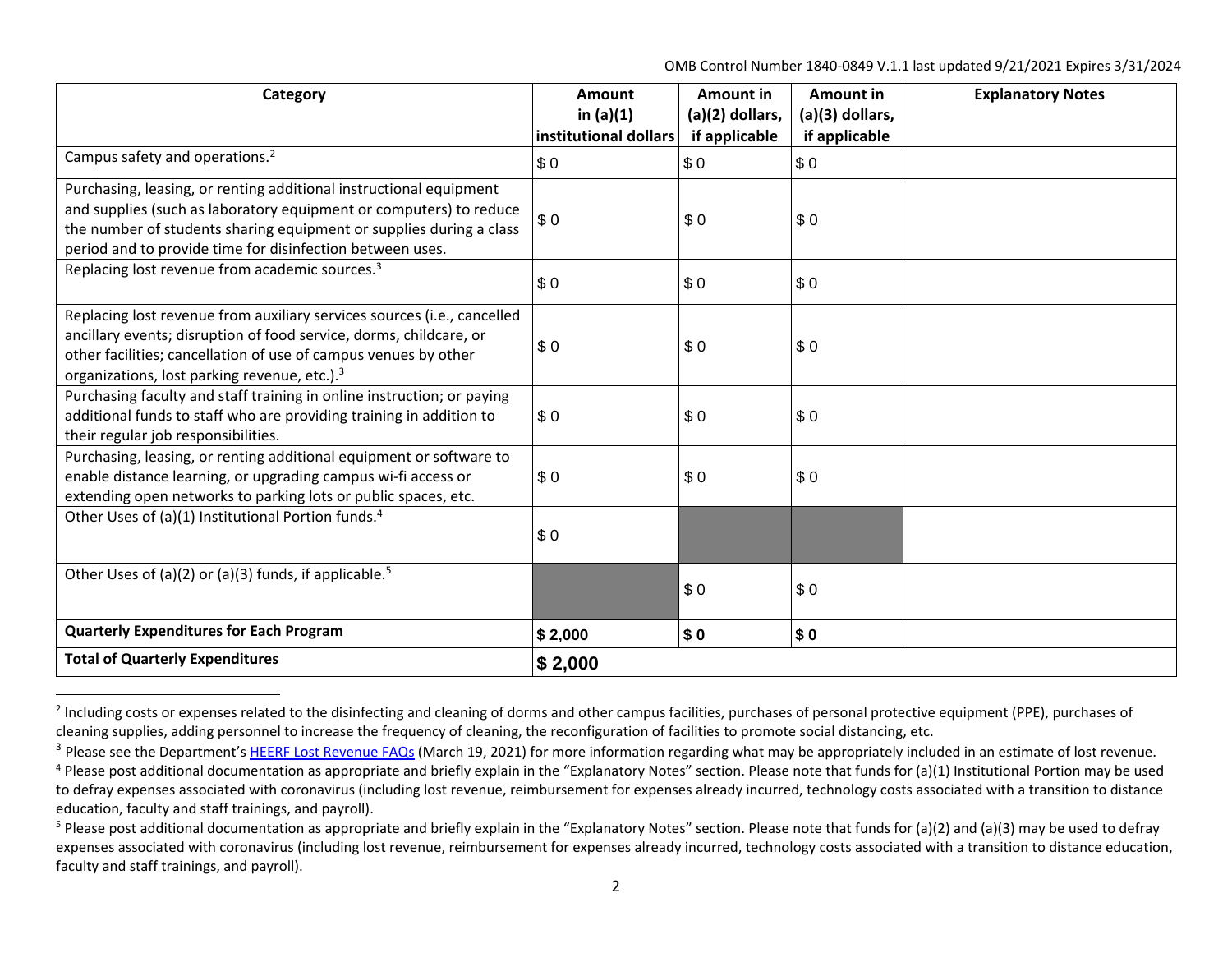OMB Control Number 1840-0849 V.1.1 last updated 9/21/2021 Expires 3/31/2024